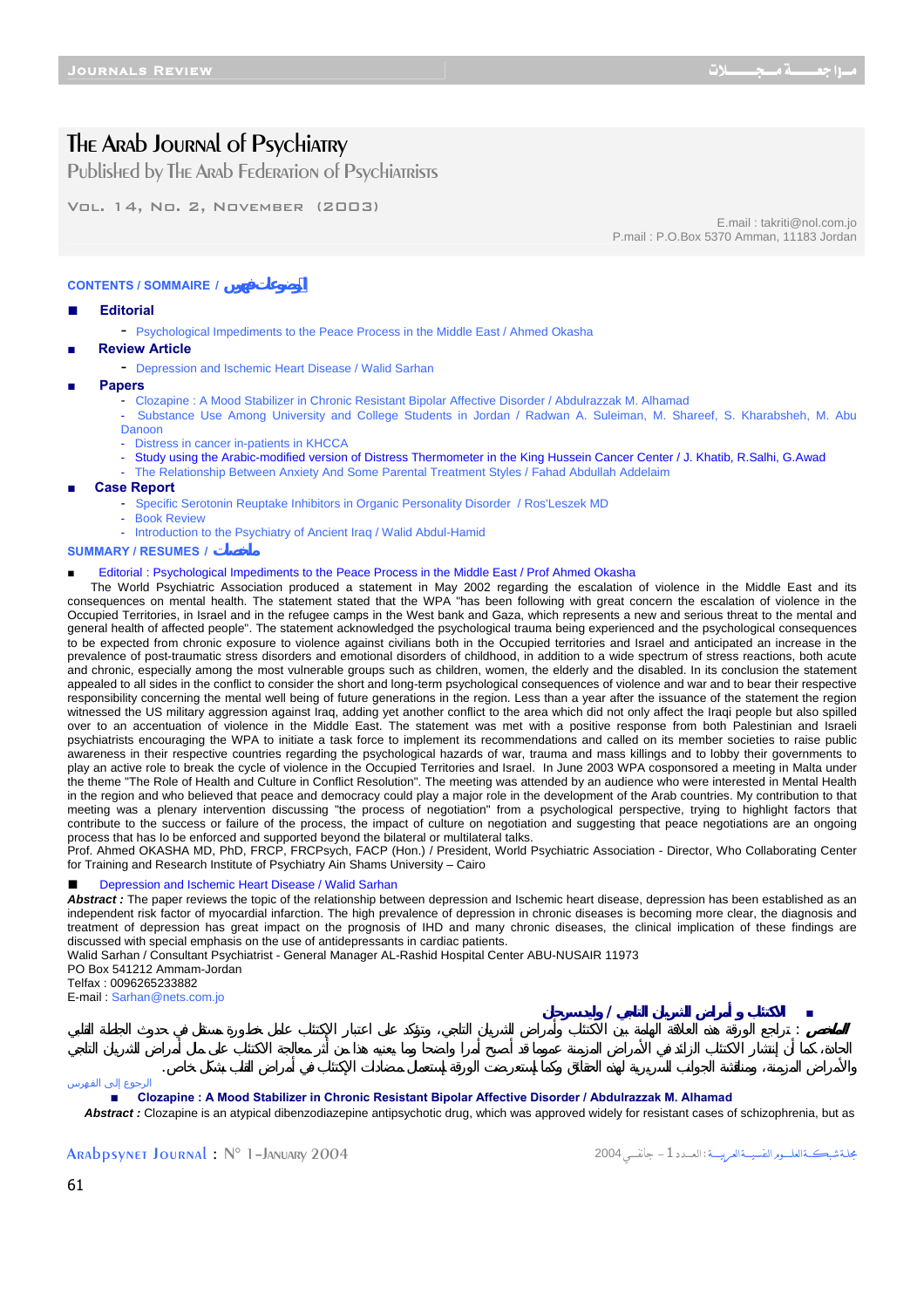والمقاوم .

yet not for resistant bipolar affective disorder (BAD), despite some researchers suggesting its use in the long-term treatment of resistant bipolar affective disorder. This paper presents a prospective monitored evidence over a five-year period for this claim, using ail previously used outcome measures in the same setting in Saudi BAD patients. Eleven patients consecutively admitted with chronic BAD to King Khalid University Hospital (KKUH) were tried on at least two mood stabilizers, separately or in combination, one of them lithium for at least two years. Improvement outcome was assessed using the Brief Psychiatric Rating Scale (BPRS), the Clinical Global Impression (CGI), the Quality of Life Scale (QLS) and the Extrapyramidal Symptom Rating Scale (ESRS). Also work status, suicidality, the number of admissions; the number of attendances to accident and emergency (A/E) rooms and the number of relapses were measured before and after treatment.

All above measures showed statistically significant improvement ail through the period of the study except the QLS measure.

 This report, in spite of the small number of patients studied, presents reasonable evidence for the long-term efficacy of Clozapine monotherapy in chronic resistant BAD patients.

Key words : Clozapine, chronic resistant bipolar affective, Saudi Arabia.

Dr. Abdulrazzak ALHAMAD / Associate Professor and Consultant - Department of Psychiatry Medical College King Saud University

| PO Box 7805, Riyadh 11472, Saudi Arabia |  |
|-----------------------------------------|--|
|-----------------------------------------|--|

| Email: alhamad@ksu.edu.sa |       |  |  |
|---------------------------|-------|--|--|
|                           |       |  |  |
|                           |       |  |  |
|                           |       |  |  |
|                           |       |  |  |
|                           | . .   |  |  |
|                           | $-$ . |  |  |

#### الرجوع إلى الفهرس

Substance Use Among University and College Students in Jordan / Radwan A. Suleiman, M. Shareef, S. Kharabsheh, M. Abu Danoon *Abstract :* A random survey of 5064 university and community college Jordanian students aged between 18-25 years was conducted in early 2001 to investigate the extent of the impact of common substances of abuse among this population and the subjects' emotional and attitudinal stance toward illicit drugs. Participants completed a questionnaire of 72 questions relating to emotions, behaviors, relationship with family and friends and substance use behavior during the previous month. Results showed the following self-reported substance use: 2.5% cannabis, 3.3% sedatives; 0.9% opiates, with the most common method of opiate consumption being burning and inhaling; 2.8% Benzhexol; 2.6% stimulants; 12% alcohol, and 29% tobacco. None of the sample reported using cocaine. Throughout, substance abuse was significantly higher in male students. Some risk factors were identified for substance abuse in the group as seeking acceptance, encouragement by friends, having friends involved in substance abuse and poor communication with the family.

الانتكاسة قبل وبعد العلاج. ولقد ظهر في النتائج أن جميع المؤشرات السابقة تحسنت تحسنا ملحوظا ومهما إحصائيا ما عدا مقياس نوعية الحياة العامة. وبالرغم من قلة

|              | $\sim$<br>. . | . .      |                |                       |              |     |
|--------------|---------------|----------|----------------|-----------------------|--------------|-----|
|              |               | 25<br>18 | 2001           | 5064                  | $\sim$       |     |
| ٠<br>$\cdot$ |               |          | $^{\prime}$ %. |                       |              |     |
| %33          | % 25          |          | % 29           | (% 549)<br>45 1) 2284 | 2780<br>% 20 | %26 |

الرجوع إلى الفهرس

#### Distress in cancer in-patients in KHCC A study using the Arabic-modified version of Distress Thermometer in **the King Hussein Cancer Center / J.Khatib, R.Salhi, G.Awad**

Abstract : This is a case review study exploring and examining the quality and quantity of distress associated with cancer in patients at the King Hussein Cancer Center in Jordan using a modified version of the Distress Thermometer developed by the National Comprehensive Cancer Network (U.S.A). The aim is to examine the nature of distress in 100 patients over a 6 week period. The results showed that as many as 70% of the patients are suffering significant distress > 5 on the thermometer. The major components are anxiety, fear, pain, sadness and fatigue. The results of this study encourage the use of the distress thermometer for all cancer patients prior to clinical evaluation of all the cancer patients.

Dr. Jamal Khatib – Psychiatrist / Chief of Psycho-Oncology Dept King Hussein Cancer Center-KHCC Tel : 0096264610456 - PO Box 5262-11183 / Amman-Jordan

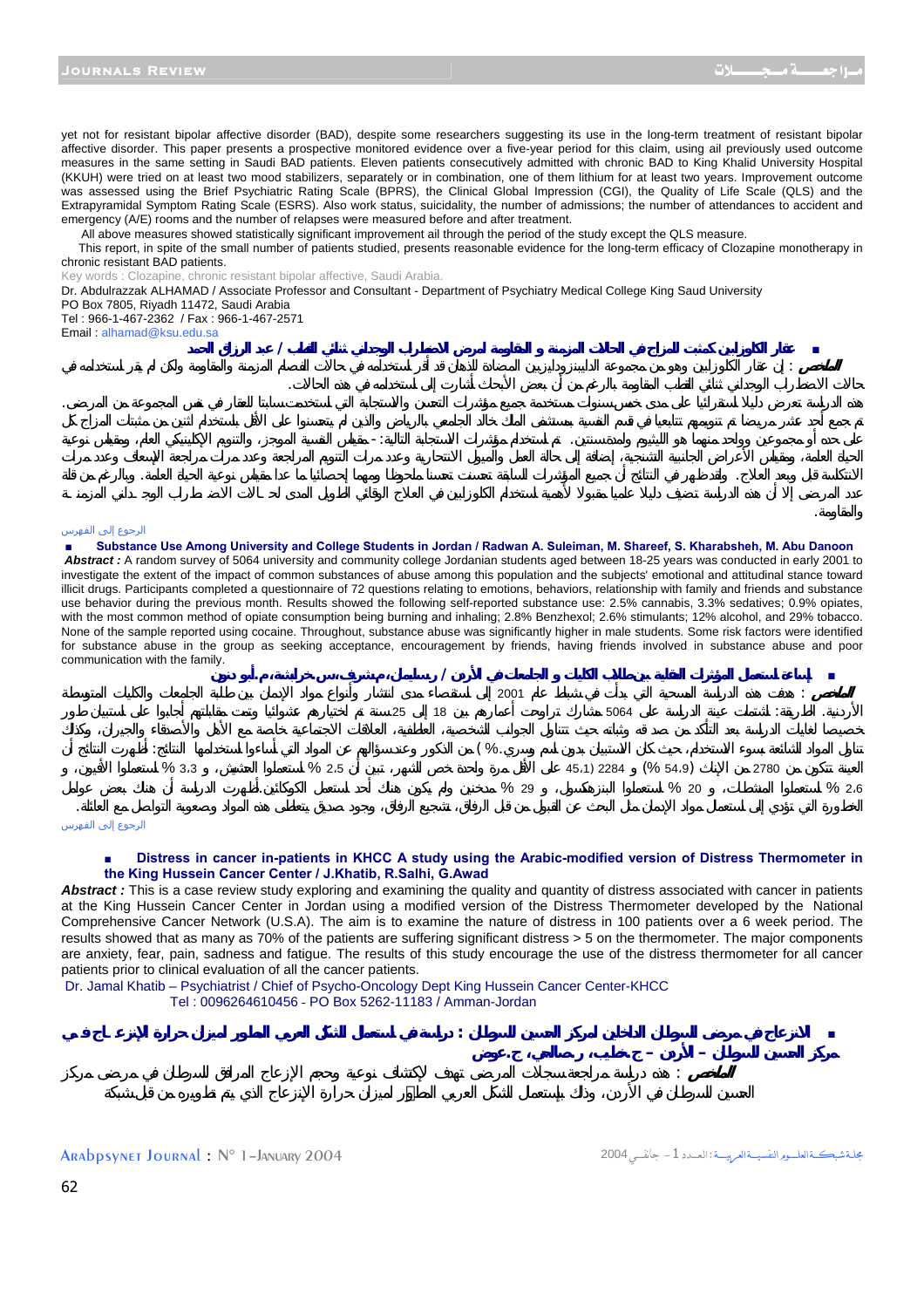$\sim$  5  $\sim$  3  $\sim$  3  $\sim$  3  $\sim$  3  $\sim$  3  $\sim$  3  $\sim$  1  $\sim$  1  $\sim$  3  $\sim$  1  $\sim$  1  $\sim$  1  $\sim$  0  $\sim$  1  $\sim$  0  $\sim$  0  $\sim$  1  $\sim$  0  $\sim$  0  $\sim$  0  $\sim$  0  $\sim$  0  $\sim$  0  $\sim$  0  $\sim$  0  $\sim$  0  $\sim$  0  $\sim$  0  $\sim$  0  $\sim$  0  $\sim$ 

إن نتائج هذه الدراسة تشجع على إستعمال هذا الميزان لكافة مرضى السرطان قبل التقييم السريري النفسي.

# الرجوع إلى الفهرس

# **The Relationship Between Anxiety And Some Parental Treatment Styles / Fahad Abdullah Addelaim**

 *Introduction* : Anxiety disorders arc the most common psychological problems reported by children and adolescents, with up to 20% of children being affected and 8% at a level of severity'. Approximately half the children with an anxiety disorder will have a diagnosable disorder eight years after its onset. The chronicity of childhood anxiety is related to their associations with some psychosocial difficulties.

 Prior to 1950, only two books had been written about anxiety, one being Freud's "the Problem Of Anxiety" and Kierkgardis » The Concept Of Dread"'. However, at the start of the second half of the last century a wide range of experimental studies and field research were carried out, especially after Janet Taylor published The Manifest Anxiety Scale.

 Many theoretical approaches tried to explain the concept of anxiety. Freud (1959) believes that anxiety is an inevitable aspect of the human condition and it refers to the fear that one's inner impulses cannot be controlled. Horney (1945) thinks that anxiety is created by social forces rather than by the human predicament itself. Specifically, she believes a variety of negative conditions in the environment could produce insecurity entailed in basic anxiety, conditions such as overprotection, parental dominance and discord, hostility and inconsistent behavior. These conditions could be seen clearly in the familial environment where the lack of appropriate parental fostering and socialization may leave children with feelings of frustration, fear and insecurity. Developmental psychologists have been interested in the role of parenting and how it may affect the success or failure of socialization.

 Baumrind (1990) classified the parental treatment into four styles: indulgent parents, authoritarian parents, authoritative parents and uninvolved parents. The present study tries to define the nature of the correlations between anxiety and parental treatment styles of their adolescent sons.



# الرجوع إلى الفهرس

# ■ **Specific Serotonin Reuptake Inhibitors in Organic Personality Disorder / Ros' Leszek MD**

 *Introduction :* It has been found that a significant improvement in personality disturbances of paranoid personality, borderline personality and avoidant personality types, as a response to SSRI specially Sertraline. The serotoninergic disturbed functions with the central nervous system could be the basis of impulsive aggression and self - destructive behaviour expressed by patients with personality disorders. Several studies have shown good response to SSRIs

**تقرير حالة : استعمال مثبطات إعادة قبض السيرتونين النوعية في اضطرابات الشخصية العضوية / روك لزك**

Specially irritability and aggression developed as consequence closed head trauma. This result were replicated by others.

Dr. Ros'Leszek MD – POLAND / UI. Zablocin'ska 6 m 55 / 01-697 Warszawa

Return in high

#### ■ **Book Review**

#### **Made in America**

(Bad Science, Bad Medicine, and the Enduring Mistreatment of the Mentally ILL) / By Robert Whitaker, published by perseus publishing in USA, 2002

 The writer is a journalist whose articles on the mentally ill and drug industry have won several awards, Including, George Polk award for medical writing, and the National Association of Science Writers award for best magazine article.

 The book is three hundred pages of medium size, divided in four parts, part one : The original Bedlam (1750-1900) in 40 pages, in which he describes the words of Pennsylvania Hospital that was opened in 1756, by physicians who carried the ideas from Great Britain, Mr. Whitaker is very critical of the way the patients were described, and the claims of the doctors at the time that they could cure 9 out of 10 patients, by drowning, bleeding, freezing and exhaustion, with the intention to protect the society, the writer is wandering about the better prognosis of Schizophrenic patients in the third world countries, that is still standing until today.

 Part two: the darkness era (1900-1950) in one hundred pages, in which he criticize the Mendelian Madness, and the Compulsory sterilization of the severely mentally ill, insulin therapy, electroshock and prefrontal lobotomy.

 Part three: Back to Bedlam (1950-1990s) 110 pages in 5 sections, started with the introduction of chlorpromazine and the phenothiazines that were supposed to be insecticides in the nineteenth century.

Mr. Whitaker went on to describe the side-effects of neuroleptics, and the era of drug industry that started to control medicine and science, he is very critical of the clinical studies and FDA approval system, he cited several patients report of their experiences,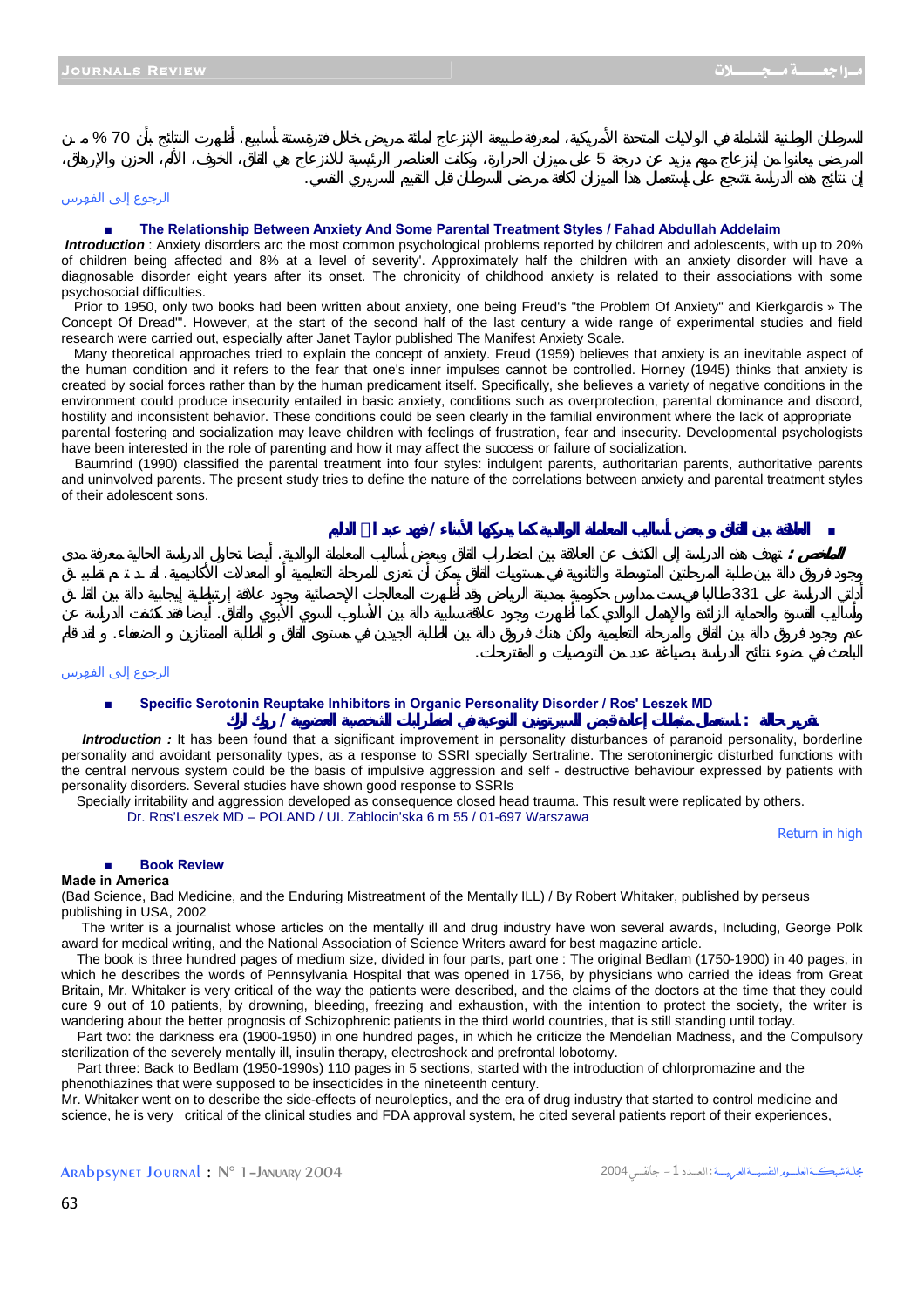and criticize president Kennedy move towards moral and community treatment, in fact as a clinical psychiatrist, I would agree with some of his comments, but definitely not with the notion that nothing is good about psychiatry and psychiatric treatment, in some statements his hostility reaches a pathological intensity, but nevertheless every psychiatrist should be a ware of such views that could be shred by decision makers, patients and their families. Part four: Mad medicine today (1990s-present) fifty pages started by statements made by the American joint commission on mental illness and mental health 1961. (This is a field where fads and fancies flourish, Hardly a year passes without some new claim, for example, that the cause or cure of schizophrenia has been round. The early promises of each of these discoveries are uniformly unfulfilled, successive waves of parents habitually appear to become more resistant to the newest "miracle" cure than was the group on which the first experiments were made). The rest of this part carries very harsh criticism of atypical neuroleptics and consider the whole story of atypicals specially risredonce is a joke.

 This book has brought out a lot of the antipsychiatry movement on the surface specially in USA, one would not agree with everything he said, but I am sure it is a valuable reading for everybody interested in mental health. Walid Sarhan



قراءته ممتعة حتى لغير الأطباء، وإضافة ثمينة للمكتبة العربية.